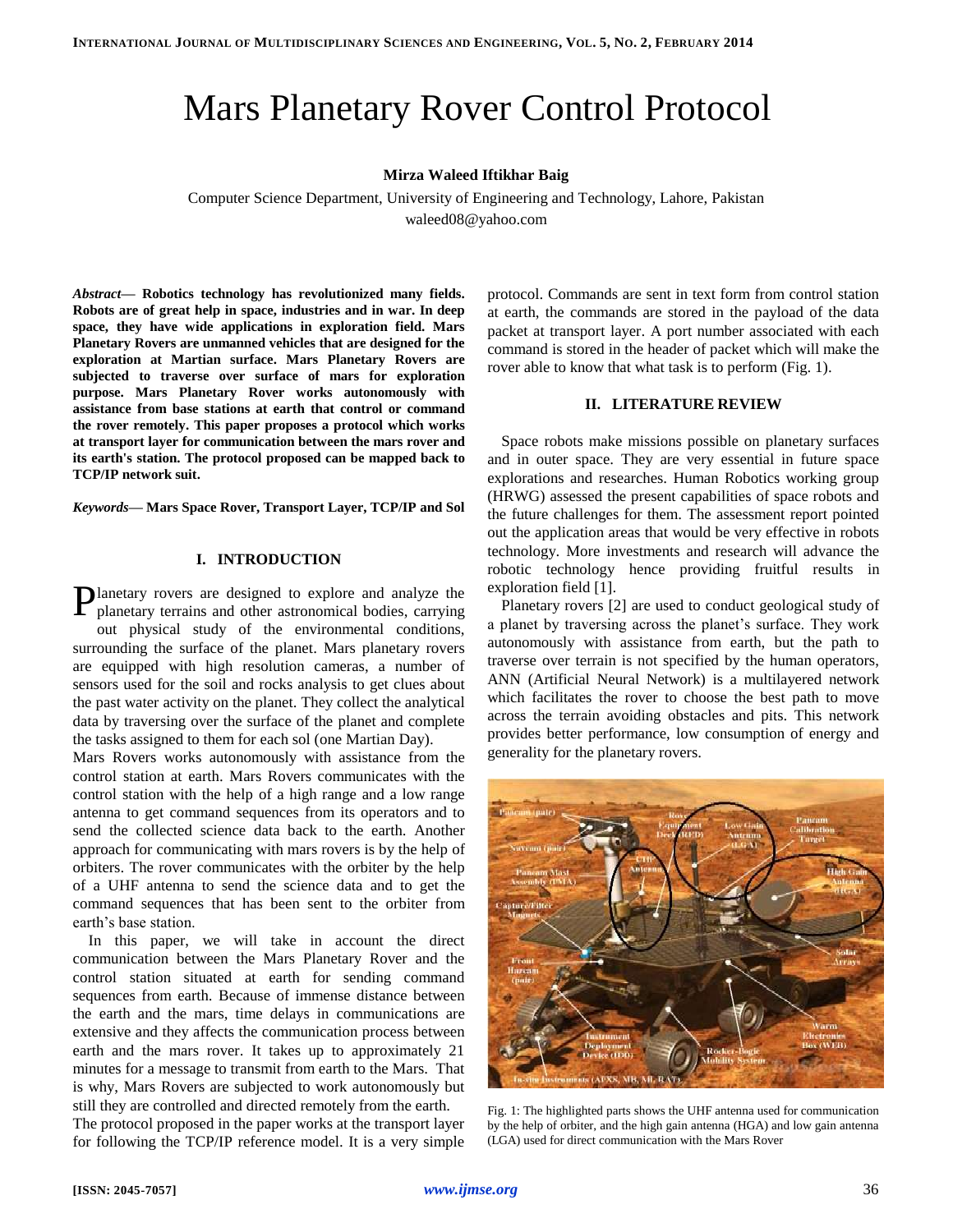In future missions, planetary rovers will need to traverse several kilometers over terrain for exploration with little human assistance. The off-line estimation of parameters of terrain is not beneficial due to large time delays in communication from earth to mars. Rovers will be subjected to estimate the terrain parameter online to move across terrain and it will be helpful for the rovers to control and plan strategy for the given terrain [3].

Autonomous robots [4] need to face many challenges in traversing over the planet surfaces. They need to avoid obstacles and to move across the terrain safely. They need the updating of navigational information constantly to move across the planet surface smoothly and safely. As it becomes too cumbersome for the rovers to process so much information and details constantly, the navigation is divided into local and global levels. The local level is used for the removal of hazards using sensor's data and the global level decides to take that path which will be safe and obstacles free to traverse over the terrain.

The communication among many planetary rovers [5] is really important in carrying out complex tasks. Communication hardware for rovers is effective in a limited range and the movement of rovers over terrain makes this communication hard. There is need of direct line of sight communication between rovers. One approach to establish communication between rovers is to identify a group of rovers and consider some of the rovers as the communication relay, providing minimum cost for the set of links created. The relay rovers are needed to traverse some distance over the terrain to get in such a position so that communication between groups of planetary rovers is established.

To traverse over slopes and uneven terrain, information about the terrain properties are very necessary. Usually, the terrain is classified on the basis of vision and range data. Another approach to get information about the terrain properties [6] is by vibrations produced in the structure of the planetary rover due to the wheel-terrain interaction. Vibrations are recorded in an accelerator and then compared with the previous results collected to estimate the class of terrain, over which the rover traverses.

There are many approaches to determine the geographical hazards [7] which are slopes, highly uneven surfaces, etc, that come in the way of a planetary rover while traversing over a terrain. There is need to have such terrain classification approaches that should also determine the non-geographical hazards like loose sand area, etc. We can use the vibration based terrain classified mechanism to determine the nongeographical hazards by applying supervised classification techniques so that the rover can traverse over the planet surface more safely.

For a mars planetary rover, a day at Mars is full of uncertainties. The uncertainty may occur in time duration during which a rover completes its job, in the consumption of energy, the energy gained through sunlight. There is need of on-board planning mechanism which avoids contingencies that can result in the mission failure. There is need to plan advance arrangements and have back up plans to avoid contingencies so that the goal assigned to the rover would be achieved successfully [8].

Since the beginning of Mars Exploration, efforts have been made extensively to automate rover's operations. These efforts have led to a very proficient activity planning system named "MAPGEN (Mixed-initiative Activity Plan Generator)" [9]. This activity plan system provides facilities to plan, plan editing, completion of plans and many others. Before commands are given to a Mars Planetary Rover. The previous data and position of the rover are first analyzed. The command sequences for the next mission are given by using this system to facilitate the autonomous operations of rovers. This system also provide assistance to "TAP (Tactical Activity Planner)" to plan the correct activities for a given sol.

In the future missions to mars, to collect large amount of data the Mars rover needs to have capabilities of traversing over several kilometers and performing operations autonomously. While executing command sequences, the rovers can face uncertainties and unexpected happenings, it can cost wastage of time and science data while dealing with such challenges. Software is developed to facilitate the rovers to plan and execute the sequences of the program on board. If some problems occur, the rover tends to recover them by changing plan techniques, increasing rover's efficiency [10]. Techniques are developed to overcome the challenges faced by the rover to manage a stable and efficient system of planning and execution of command sequences.

Use of multiple robots in a space mission or planetary exploration is advantageous. We can reduce the size and weight of the robots and we can distribute the tasks between them increasing the efficiency of the robots. When the robots work in a coordinating environment, there is need to plan and coordinate their paths to traverse over the planet surface. A static wireless network is designed to generate a high level plan for computing the paths of robots [11]. It provides a safe and efficient path for the robots to traverse over the surface avoiding obstacles, deadlocks and collisions.

The planetary exploration processes imposes constraints on the control of the rovers, different from the other unmanned robots. Autonomous control is very essential for the rovers at far planets. The biggest challenge for the autonomous rovers [12] is uncertainty, uncertainty in the time taken to complete a task, in data storage, in the consumption of energy and the change in environmental factors. The objective is to achieve maximum science tasks and to increase the capabilities of autonomous rovers. Approaches are designed for decisiontheoretical based control of the planetary rovers to achieve the level of autonomy which is required to accomplish the tasks more efficiently.

## **III. MARS ROVER CONTROL PROTOCOL**

It is not possible to control a rover remotely all the time from base station at earth because of the time delays in the communication. Control station at earth establishes connection with rover for a short time period in a sol. Command sequences are sent to the rover specifying its tasks for the sol. After the rover has completed its tasks, the transmission is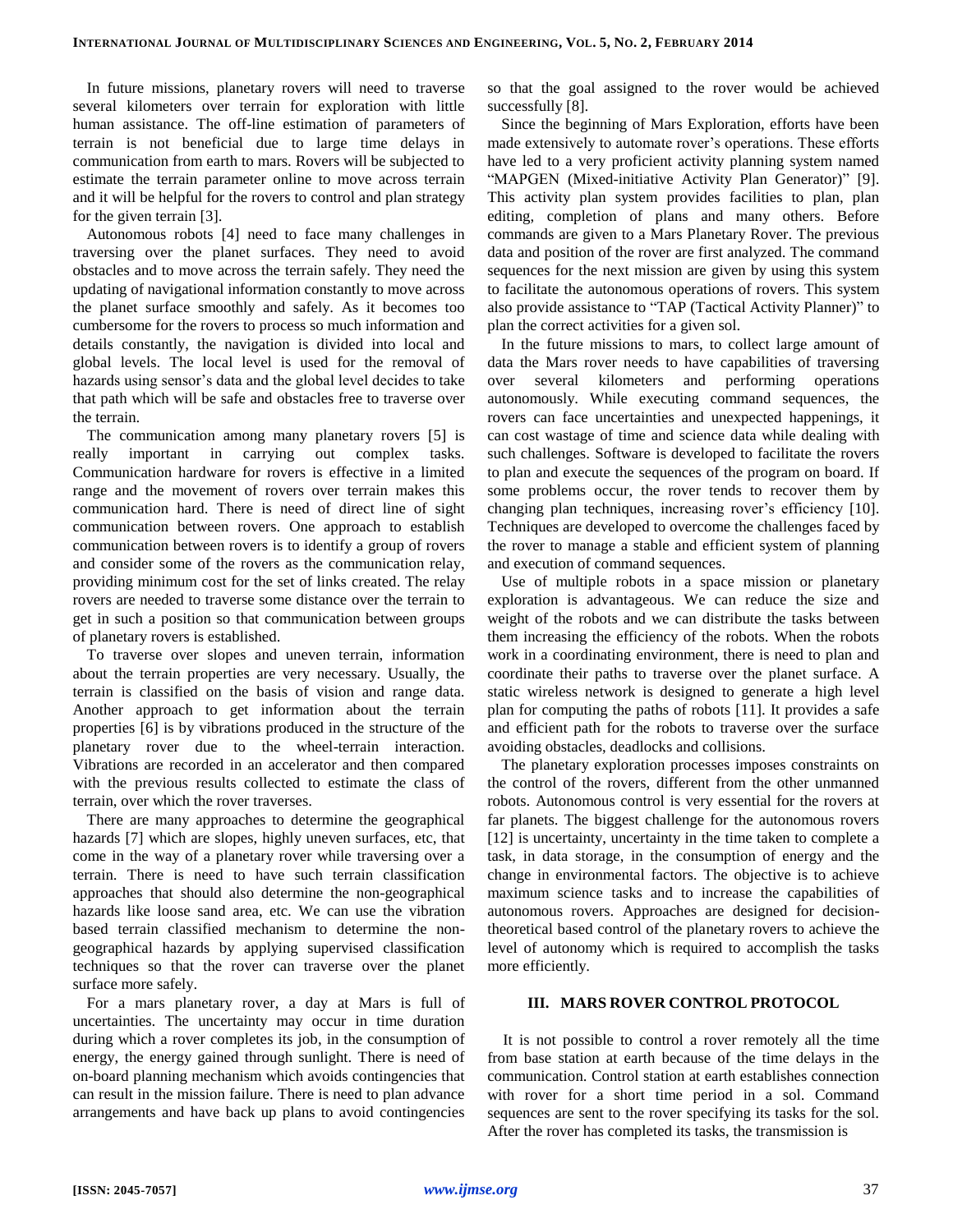

Fig. 2: Direct communication and communication through rely with Mars Rover

reversed back, the rover sends back the analytical results obtained from exploration and the science data collected. Mars rovers use the store and forward mechanism in their communication environment. First, they get the command sequences from earth and after the transmission is ended, the rover performs the given tasks autonomously.

The protocol proposed in the paper works on transport layer. It takes the commands from the application layer in the text form at the sending side, the commands are then stored in the payload of data packet. A socket number associated with each command is put in the header of the data packet and then the packet is sent to network layer. At receiving side, the rover gets the command and acknowledges the task to be performed with the help of the port number associated with the command at transport layer, further the command is sent to the application layer at receiving side.

The pseudo code for the communication at both sending and receiving side transport layers can be given as:

### *At sending side:*

#### Transport Layer:

Get command from Application Layer

Store command in the payload

Put port number associated with the command in header of packet

Send the packet to Network Layer

#### *At receiving side:*

Transport Layer:

Get the data packet from Network Layer Get the command information from the port number in the header Send the command to Application Layer

In this way, command sequences are sent from control station to the mars planetary rover. This whole protocol design can be implemented through a simple program in  $C++$ language. The next portion will give you the implementation of this protocol at the transport layer of both sending and receiving sides.

## **IV. IMPLEMENTATION**

Let's implement the protocol design using data structure of hash table and link list. The head pointer of the link list in physical layer is named as "comma". We have defined a global class named "Rover\_Commands", this global class is defined in a header file. It contains a four bit sigma code for every command and a four bit sigma code for port numbers associated with every command. The global class contains the hash table for the commands and the port number of each command associated with it.

The sigma combinations defined for each command and the port numbers are as follows:

| <b>Sigma</b> = { $\omega$ , #, &, %} |     |                                                            |
|--------------------------------------|-----|------------------------------------------------------------|
| Sigma combinations for commands:     |     |                                                            |
|                                      |     | $\%$ %% = Port of Analyzing soil texture                   |
|                                      |     | $\omega \omega \omega =$ Port of Taking images of terrain  |
| ####                                 |     | $=$ Port of Taking panoramic data                          |
|                                      |     | $&&&\&&=$ Port of Taking microscopic images of             |
|                                      |     | Freshly discovered layers of a rock                        |
|                                      |     | $\omega \omega \omega$ # = Port of sending data to orbiter |
|                                      |     | $@@@% =$ Port of collecting airborne dust                  |
|                                      |     | $@@@@{\&}$ = Port of traversing to a specific site         |
| @ @##                                | $=$ |                                                            |
| $@ @ 96\% =$                         |     |                                                            |
| $@@&&=$                              |     |                                                            |
| $@#% & =$                            |     |                                                            |
| $\#@%&=$                             |     |                                                            |
| % $@#& =$                            |     |                                                            |

The empty slots of sigma code represents that we can add more services as per our needs. We can produce many combinations of this four bit sigma code for the new services added.

The function "Control\_Transport\_Layer\_Data" receives the data from Application layer and processes it.

void Control\_Transport\_Layer\_Data () {

node  $*ptr = a1.check comm(str);$ comma = new node; comma->command = ptr->command;  $comma\rightarrow next = NULL;$ node  $*ptr1 = new node;$ ptr1->header = ptr->next->command;  $ptr1$ ->next = comma;  $comma = ptr1;$ ptr1->command = ptr1->header;

}

check\_comm() function is used to get the command and the port number associated with it from the global class, putting port number into header and the command in the payload and send it to the Network Layer. The "\*ptr' gets the command from the hash table. 'a1" is an object of global class to access the check\_comm() function defined in the global class. The "\*ptr1" first gets the header and attach it before the payload.

The function that sends the data to the network layer is as follows: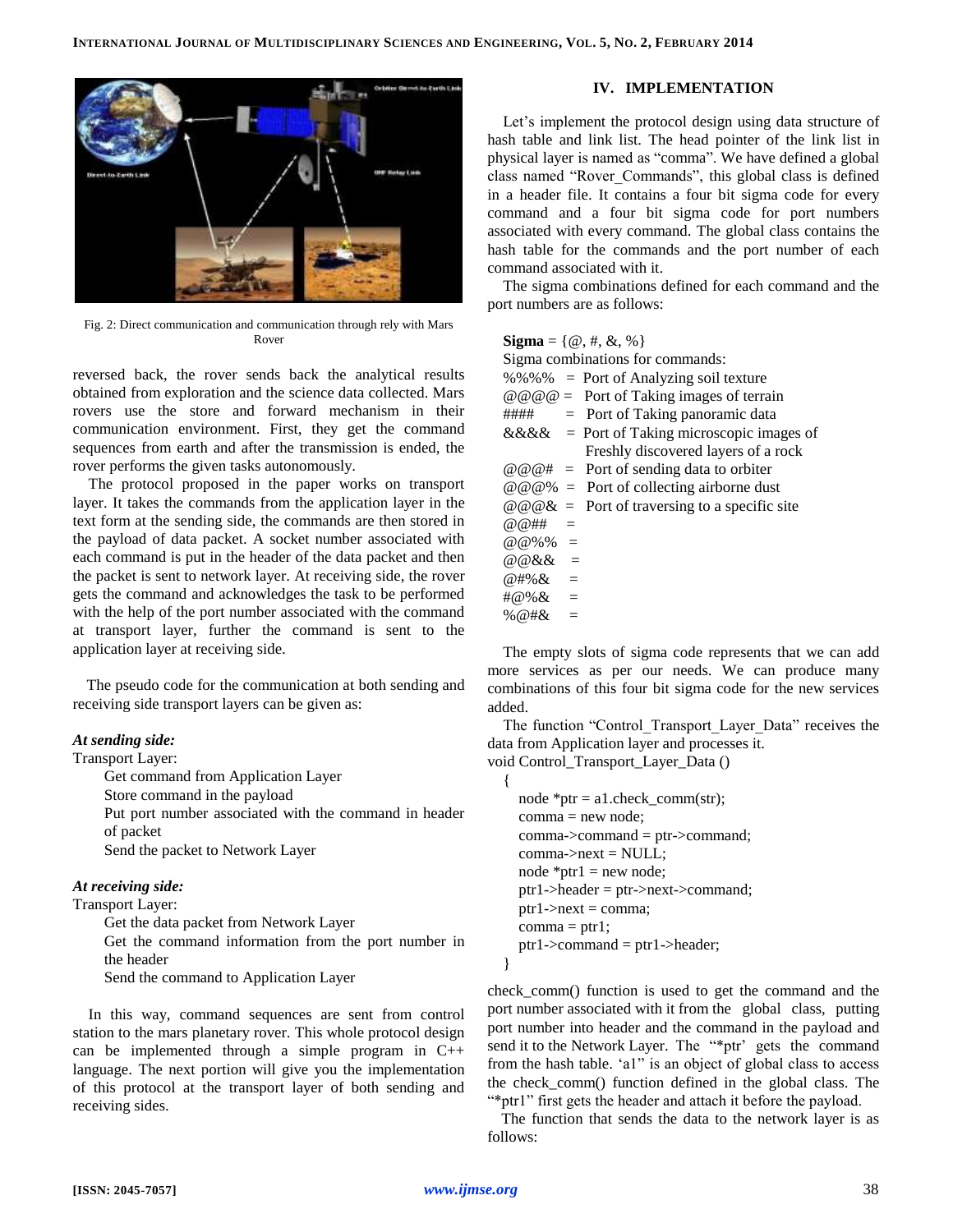```
node* get_tpdu()
  {
     return comma;
  }
```
From Network Layer, the data packet is forward to Data link layer and then to physical Layer attaching header and trailer at each layer.

At the rover's side, the listening port is always on to get the command sequences from the earth. TCP/IP reference is followed throughout the communication. At this side, data packets are received and from pass from Physical Layer, Data link Layer to Network Layer, each layer detaching herder and trailer of the sending side.

The head pointer at the receiving side is named as "data" and the function receiving data from the Network Layer is "Rover Transport Layer data".

The function can be demonstrated as follows: void Rover\_Transport\_Layer\_data ()

```
{
  node *ptr;
  ptr = t1.get_tptul();
  data = new node;ptr = ptr->next;
  data->command = ptr-> command;
  convert2comm (ptr->command);
}
```
"get tpdu1()" is the function defined in network layer to get the data packet from Network Layer. "\*ptr" is the local pointer which gets the command from the data packet. Port number is detached here after identifying the specific task. "t1" is the local object of Network Layer through which the member function "get tpdu1" is accessed. The function "convert2comm" is the function which gets the command from the hash table associated with the four bit sigma code of command.

The command is then sent to the Application Layer. The rover stores the command sequences and after the communication is ended. The rover performs the specified tasks autonomously. In this way, the commands are sent to the Mars Planetary Rover from control station at earth to achieve specific science goals.

## **V. HOW IT WORKS**

The communication is initiated from the control station at earth. As there are two ways to communicate with the Mars Planetary Rover, either by direct communicating with the Mars rover or by the help of the orbiter. We have taken in account the direct communication with the rover so far.

After establishing a secure connection between the base station and the Mars Rover, command sequences are sent to Rover specifying the goals for the rover to be achieved for the given sol.

Both low gain antenna and the high gain antenna use X-Band beams. They are used to communicate with the control station at earth directly. The low gain antenna (LGH) is a unidirectional antenna and transmits the data at the slower rate.



Fig. 3: The direct communication and the communication through orbiters with Mars Planetary Rover

The high gain antenna (HGA) is directed and executes communication sequences more efficiently and at high rate. The high gain antenna is steerable and can direct to any antenna on earth

Command is entered in the text format and the command is sent to the application layer. From application layer, the command is sent to the transport layer. The transport layer put the four bit sigma code associated with the command in the payload of the data packet and the appropriate port number associated with the command in the header of the packet and transfers it to the network layer. From the network layer, the data packet is sent to the data link layer and then to the physical layer. From the physical layer the data packet is uplinked on the transmission channel established between the antenna at the control station and the antenna mounted on the Mars rover.

At the rover's side, the data packet is transferred from physical layer to the data link layer, data link layer transmits the packet to the network layer and network layer further transfers the packet to the transport layer. At transport layer, the layer converts the sigma code of command in the format that the processor understands and identifies the job to execute by the port number associated with it. The command is then sent to the Application layer from where the command is stored in the memory of the rover. The rover stores the command sequences and performs the tasks specified autonomously after the communication is ended.

#### **VI. CONCLUSION**

This paper presents a simple Transport Layer protocol for controlling and directing a Mars Planetary Rover from earth. It allows us to send command sequences to the rover in a very simple way. This protocol works on TCP/IP reference model, we can use the same approach on Deep Space Network model as well.

#### **VII. FUTURE WORK**

The protocol proposed in the paper works on the Transport Layer but we can design it for the whole TCP/IP network suit. The protocol works for the TCP/IP reference model, but we can map this protocol on DSN (Deep Space Network) network as well. This protocol is used for the direct communication